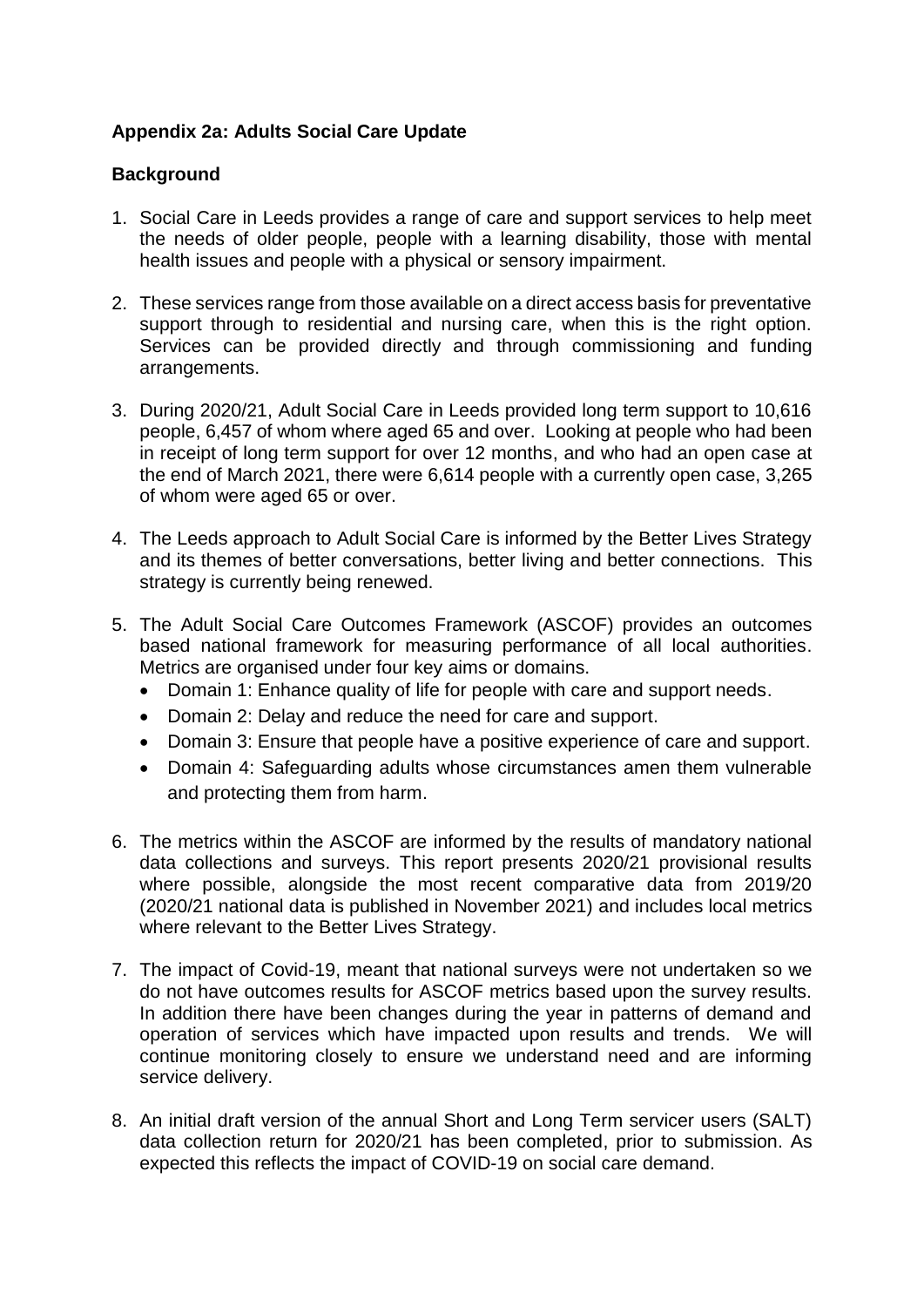- Requests for support are down compared to the same point last year by 18% for 18-64 year olds and by 35% for Over 65s. Looking at the sources of requests, while there is some limited decline in community sourced requests, it is requests for services for people being discharged from hospital that account for the majority of the decrease.
- Despite this the overall number of Long Term Service Users supported in year are broadly in line with last year with a 3% increase in the number of 18-64 year olds supported and a 2% reduction for over 65 year olds. The reduction in older people supported is due to an 8% reduction in those supported in care homes partially offset by an increase in support in the community. This reflects a reduction in admissions to care homes during the year.
- A snapshot of the number of Long Term Service Users supported at the end of March 2021 shows that the numbers of 18-64 year olds are broadly in line with last year whilst there has been an overall 6% reduction in the number of older people supported and a 15% reduction in the number in care homes. This is due to the impact of COVID-19, though in year monitoring shows that the numbers are beginning to increase.

## **ASCOF framework**

## **9. Domain 1: Enhance quality of life for people with care and support needs**

- The overall proportion of people receiving self-directed support has dropped slightly but remains strong. The proportion of people receiving direct payments in particular has declined. There was also a reduction in the number of carers using direct payments.
- Results for adults in contact with secondary mental health services in paid employment has fallen compared to last year potentially as a result of COVID-19, whilst the proportion living independently has fallen significantly, however, this is due to data recording issues at LYPFT rather than an actual change in performance. These issues have been reported to NHS Digital.
- Both the employment and settled accommodation metrics for people with learning disabilities continue to improve.

## 10.**Domain 2: Delay and reduce the need for care and support**

- The Leeds rate of adults over 65 who have their needs met through permanent admission to nursing and care homes continues to fall, and has dropped considerably lower compared to previous years in 2020/21, this is likely due to COVID-19. Admissions for adults aged 18-64 2020/21 saw a reduction in the admission rate compared to 2019/20 and is now more in line with previous years.
- Delayed Transfers of Care statistics have not been collated since February 2020 and will be replaced following the pandemic.